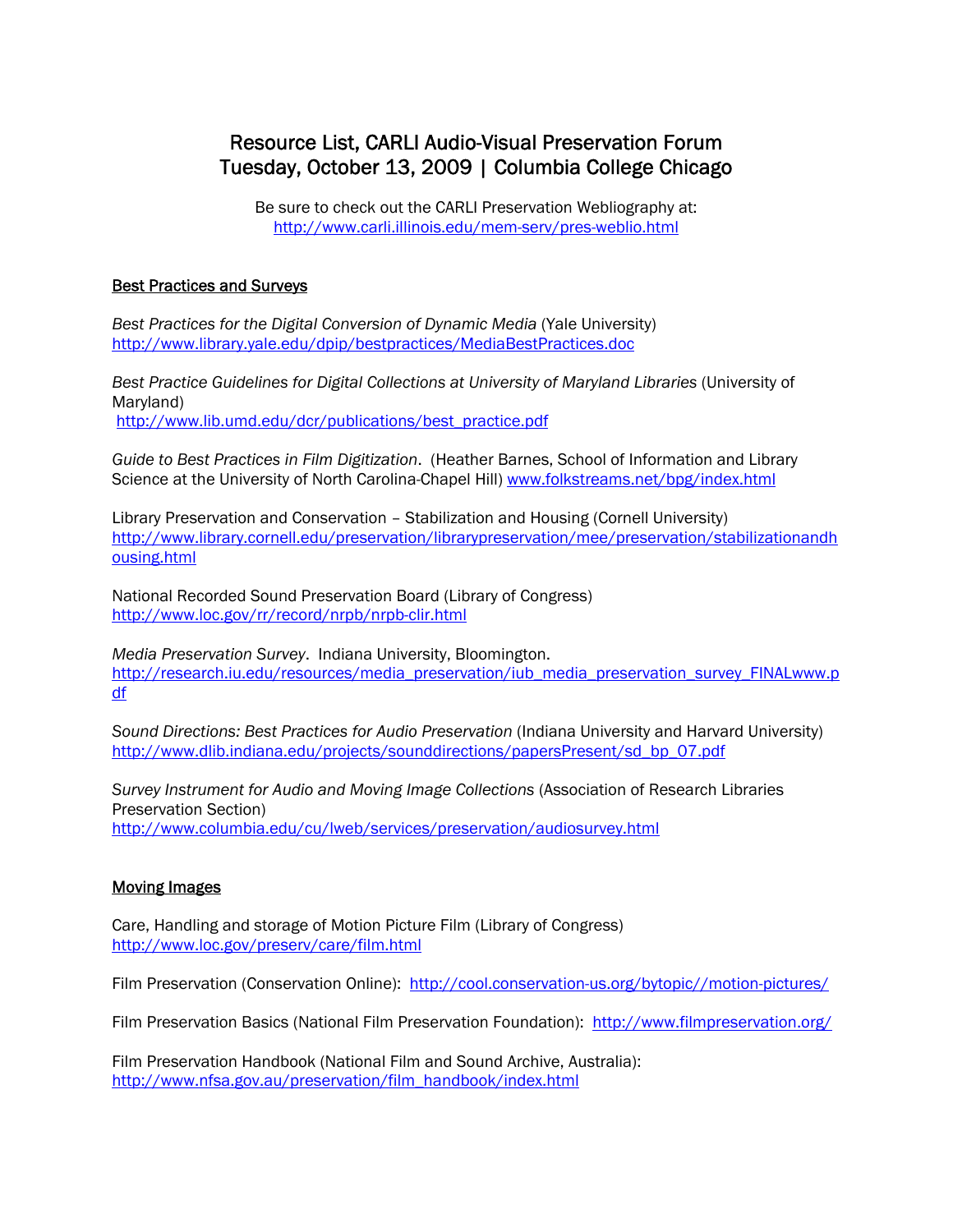## Moving Images (cont.)

Keepers of the Frame: A Documentary on Film Preservation and Restoration (video): http://tinyurl.com/4e3ukt

Resources: (Association of Moving Image Archivists) http://www.amianet.org/resources/resources.php

Video Aids to Film Preservation (Folkstreams): http://www.folkstreams.net/vafp/

Video Preservation (Conservation Online): http://cool.conservation-us.org/bytopic//video/

#### Audio

Audio Preservation (Conservation Online): http://cool.conservation-us.org/bytopic//audio/

Audio Preservation: A Selective Annotated Bibliography and Brief Summary of Current Practices (ALA, 1998) http://www.ala.org/ala/mgrps/divs/alcts/resources/preserv/audiopres.pdf

Audio Preservation and Restoration (University of Washington): http://lib.washington.edu/Music/preservation.html

Care and Handling of Alternative Media (The Margaret B. Harrison Preservation Department – University Library UC Davis) (includes CD's DVD's) http://www.lib.ucdavis.edu/dept/preservation/altmedia.php

Council on Library and Information Resources Report: Care and Handling of CD's and DVDs: http://www.clir.org/pubs/reports/pub121/pub121.pdf

Cylinder, Disc and Tape Care in a Nutshell (Library of Congress): http://www.loc.gov/preserv/care/record.html

*Guidelines on the Production and Preservation of Digital Audio Objects*, March 2009 IASA Technical Committee-Standards, Recommended Practices and Strategies IASA-TC04 2nd Edition. http://www.iasa-web.org/index.aspAudio

How to Care for your Audio (National Film & Sound Archive, Australia) http://www.nfsa.gov.au/preservation/care\_audiovisual/care\_for\_audio.html

Magnetic Tape Storage & Handling (Council on Library and Information Resources Report, Commission on Preservation and Access) http://www.clir.org/pubs/reports/pub54/

Planning an Audio Preservation Transfer Project (presented at SAA, 2002) http://www.safesoundarchive.com/PDF/AudioPreservProjectPlanning.pdf

Preservation 101 – Session 3 explores the deterioration of electronic media. (Northeast Document Conservation Center)

http://www.preservation101.org/session3/index.asp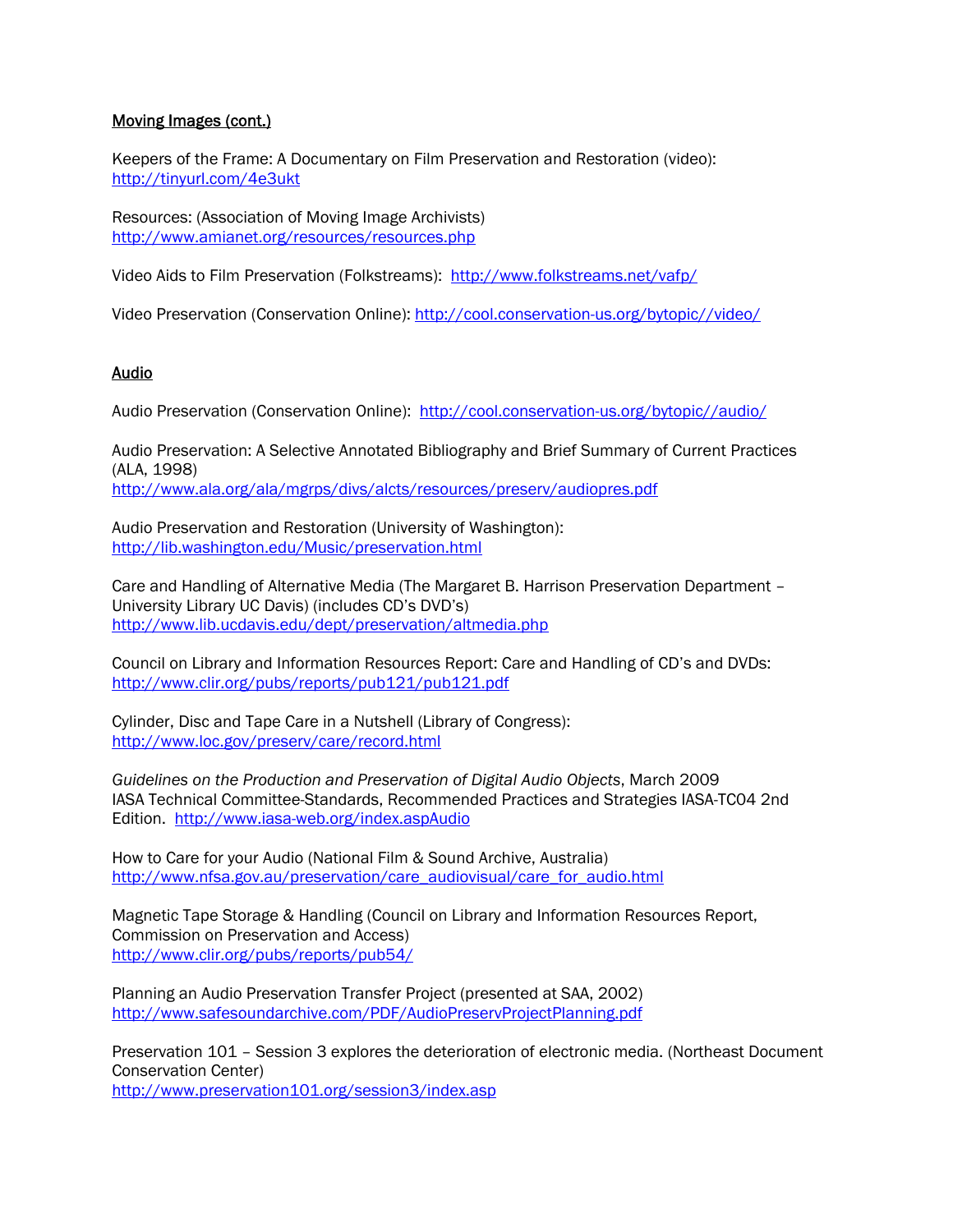## Audio (cont.)

Preservation Recording, Copying and Storage Guidelines for Audio Tape Collections (Lyrasis) http://www.lyrasis.org/Preservation/Resources%20and%20Publications/Preservation%20Guideline s%20for%20Audio%20Tape%20Collections.aspx

St-Laurent, Gilles. *The Care and Handling of Recorded Sound Materials*. Washington, D.C.: Commission on Preservation and Access, [1991]. Electronic version: http://206.180.235.135/byauth/st-laurent/care.html

Sound Savings: Preserving Audio Collections (Association of Research Libraries): http://www.arl.org/preserv/sound\_savings\_proceedings/index.shtml

Video/Audio Tapes/Floppy Disks – Preservation and Conservation (State Archives of Florida – Florida Department of State) http://dlis.dos.state.fl.us/archives/preservation/magnetic/index.cfm

Voloshin, Metro. *The Preservation and Storage of Historical 78 rpm Recorded Discs*. Music Reference Services Quarterly, 1540-9503, Volume 8, Issue 2, 2002, Pages 39 – 43

#### **Photography**

Archival Leaflet Series—Photographs (General Commission on Archives and History, United Methodist Church)

http://www.gcah.org/site/c.ghKJI0PHIoE/b.3611989/

Care, Handling, and Storage of Photographs (Library of Congress) http://www.loc.gov/preserv/care/photolea.html

Caring for your Photographic Collections (Library of Congress) http://www.loc.gov/preserv/care/film.html

Cold Storage of Photographic Film Materials (LYRASIS): http://www.lyrasis.org/Preservation/Resources%20and%20Publications/Cold%20Storage%20of%2 0Photographic%20and%20Film%20Materials.aspx

Northeast Document Conservation Center Leaflets, Section 5, Photography (NEDCC): http://www.nedcc.org/resources/leaflets.list.php

*Photographs: Archival Care and Management.* Mary Lynn Ritzenthaler, Diane L Vogt-O'Connor, with Helena Zinkham, Brett Carnell, Kit A. Peterson, Society of American Archivists (2006)

#### **Organizations**

American Institute for Conservation of Historic and Artistic Works (AIC) http://aic.stanford.edu/

Association for Recorded Sound Collections: http://www.arsc-audio.org/index.html

Association of Motion Image Archivists: http://www.amianet.org